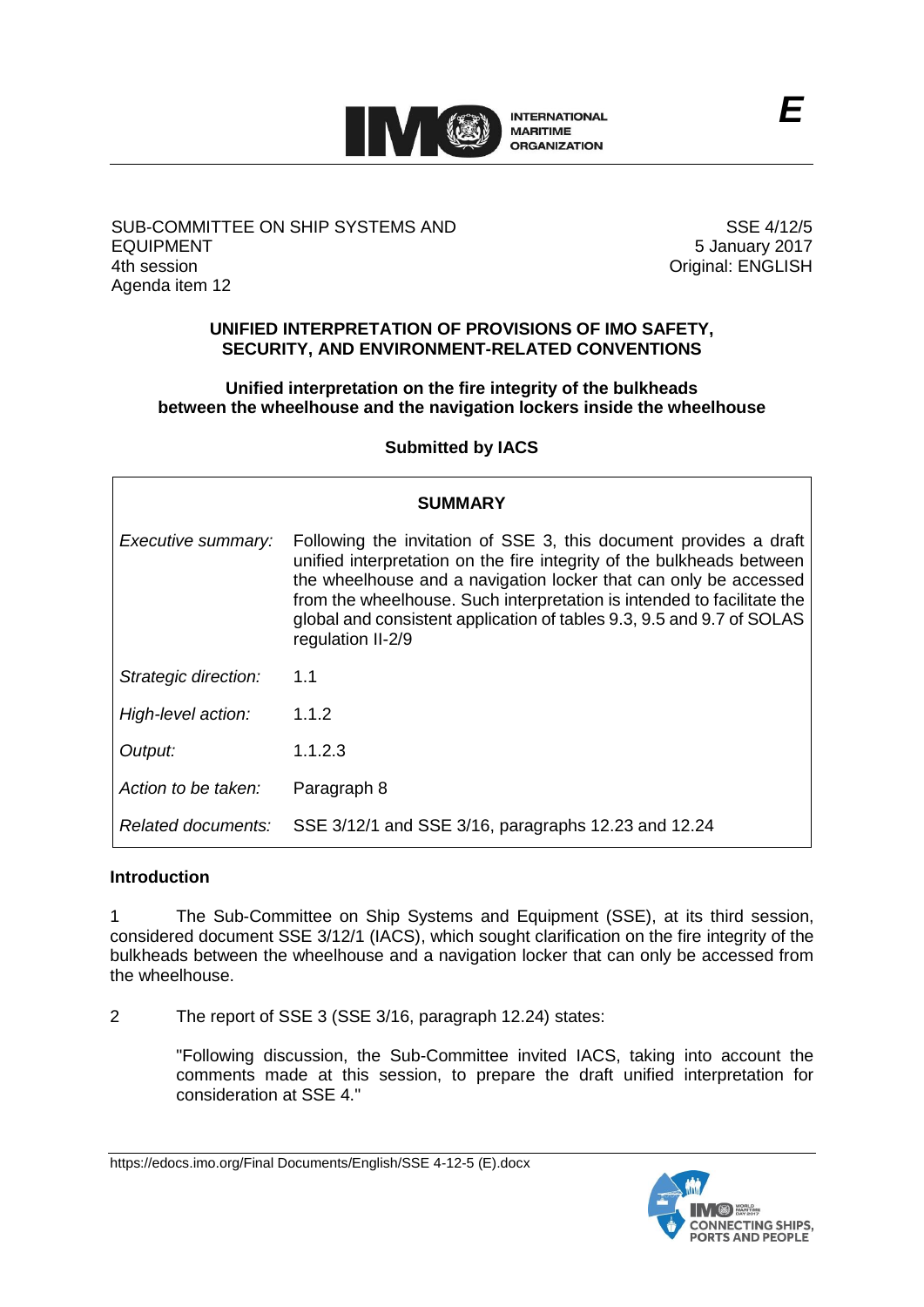### **Discussion**

3 With regard to the fire integrity of a navigation locker, IACS opined in document SSE 3/12/1 that it was more appropriate to consider the navigation locker that can only be accessed from the wheelhouse as a control station, rather than as a service space (low or high risk depending on the area) in terms of facilitating fire safety. The Sub-Committee did not object to this understanding. As shown in figure 1 below, a navigation locker would be better protected from the fire in the cabin below when treated as a control station, rather than as a service space.



### **Figure 1**

4 Based on the above understanding, i.e. a navigation locker that can only be accessed from the wheelhouse is better treated as a control station, document SSE 3/12/1 provided two views on the relationship between the wheelhouse and a navigation locker that can only be accessed from the wheelhouse, as well as the fire integrity of the bulkheads separating them, as follows:

.1 A navigation locker (control station) should be treated as an independent space from the wheelhouse (control station). Thus, the bulkhead between such a navigation locker and the wheelhouse should be insulated in accordance with tables 9.3, 9.5 and 9.7 of SOLAS regulation II-2/9, as is the case for the bulkhead between two control stations. In this regard, the bulkhead may have a "B-0" fire rating by applying note (e) to table 9.5 and note (c) to tables 9.3 and 9.7 which state:

## "**Table 9.3 – Fire integrity of bulkheads separating adjacent spaces**

… Notes*:* To be applied to tables 9.3 and 9.4, as appropriate.

… c Bulkheads separating the wheelhouse and chartroom from each other may have a "B-0" rating. No fire rating is required for those partitions separating the navigation bridge and the safety control centre when the latter is within the navigation bridge.

https://edocs.imo.org/Final Documents/English/SSE 4-12-5 (E).docx

…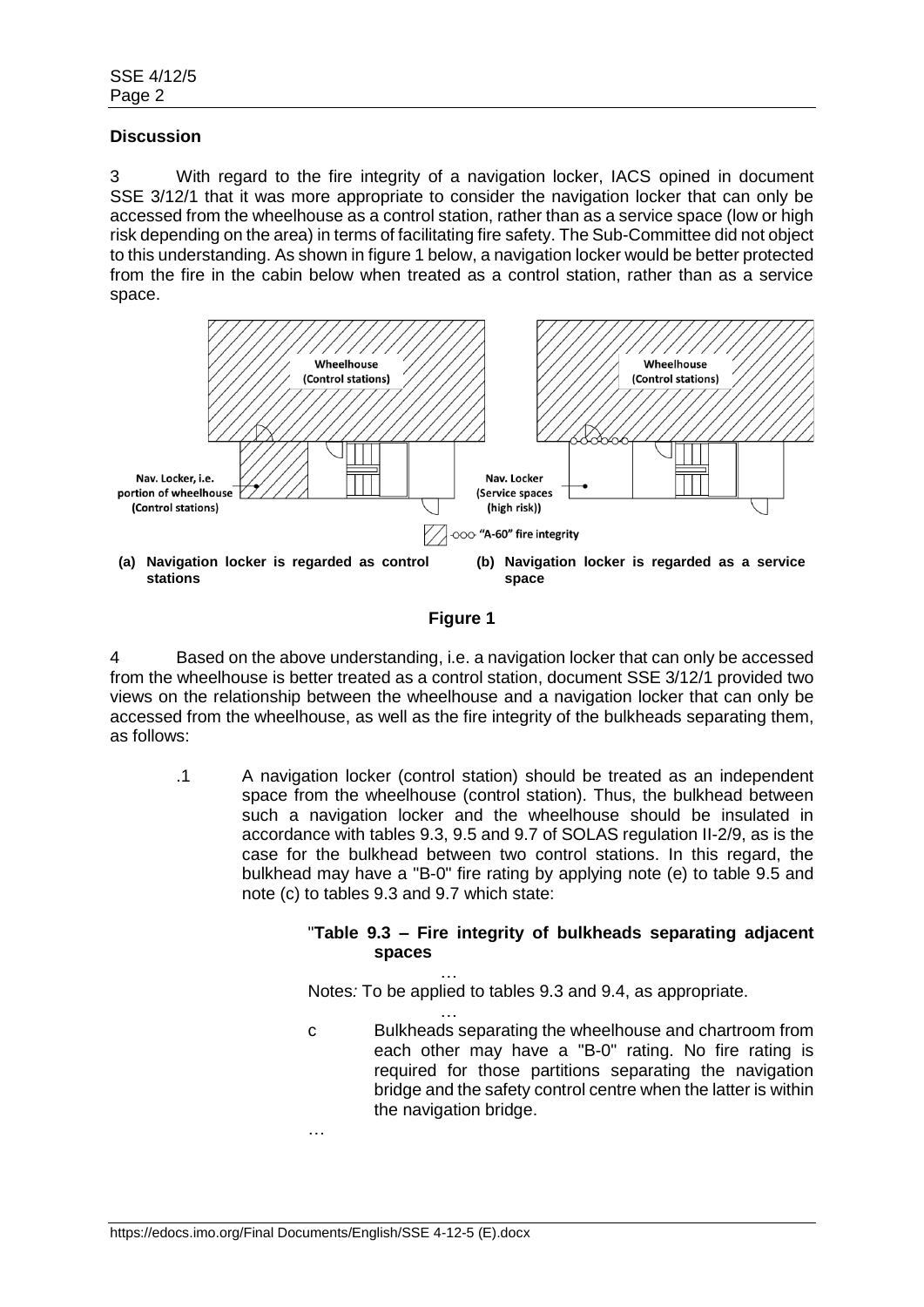## **Table 9.5 – Fire integrity of bulkheads separating adjacent spaces**

… Notes*:* To be applied to tables 9.5 and 9.6, as appropriate.

… e Bulkheads separating the wheelhouse, chartroom and radio room from each other may have a "B-0" rating.

…

…

## **Table 9.7 – Fire integrity of bulkheads separating adjacent spaces**

… Notes*:* To be applied to tables 9.7 and 9.8, as appropriate.

- … c Bulkheads separating the wheelhouse, chartroom and radio room from each other may have a "B-0" rating."
- .2 Such a navigation locker, being classified in the same category as the wheelhouse, may be considered as a part of the wheelhouse. Thus, the bulkhead between such a navigation locker and the wheelhouse can be exempted from the insulation, as those spaces are treated as a single control station.
- 5 According to the report of SSE 3 (SSE 3/16, paragraph 12.23):

"… the Sub-Committee noted that a clear majority of those who spoke were of the opinion that a navigation locker that can only be accessed from the wheelhouse should not be considered as part of the control station with respect to the requirements in tables 9.3, 9.5 and 9.7 of SOLAS regulation II-2/9 and the division separating the wheelhouse and such a locker should have a "B-0" fire rating."

While IACS is concerned that the wording "…a navigation locker…should not be considered as part of the control station…" could be misinterpreted as "a navigation locker should not be considered as a control station"; the intent of the conclusion of the discussion at SSE 3 is clear, in particular:

- .1 a navigation locker that can only be accessed from the wheelhouse should not be considered as a part of wheelhouse; and
- .2 the bulkhead separating them should be insulated properly.

6 If the navigation locker that can only be accessed from the wheelhouse is not considered as a control station (figure 1(b) above), the deck between such navigation locker and the cabin below is not required to be insulated to "A-60". If this is the case, it will compromise the fire integrity of the navigation locker.

7 Having considered the above, IACS has prepared a draft unified interpretation, as set out in the annex, in order to clarify that a navigation locker that can only be accessed from the wheelhouse should not be regarded as a part of the wheelhouse but as an independent control station, and that the bulkheads between the wheelhouse and such navigation locker should have "B-0" fire rating on the basis of the "notes" relevant to bulkheads separating the wheelhouse, chartroom and radio room.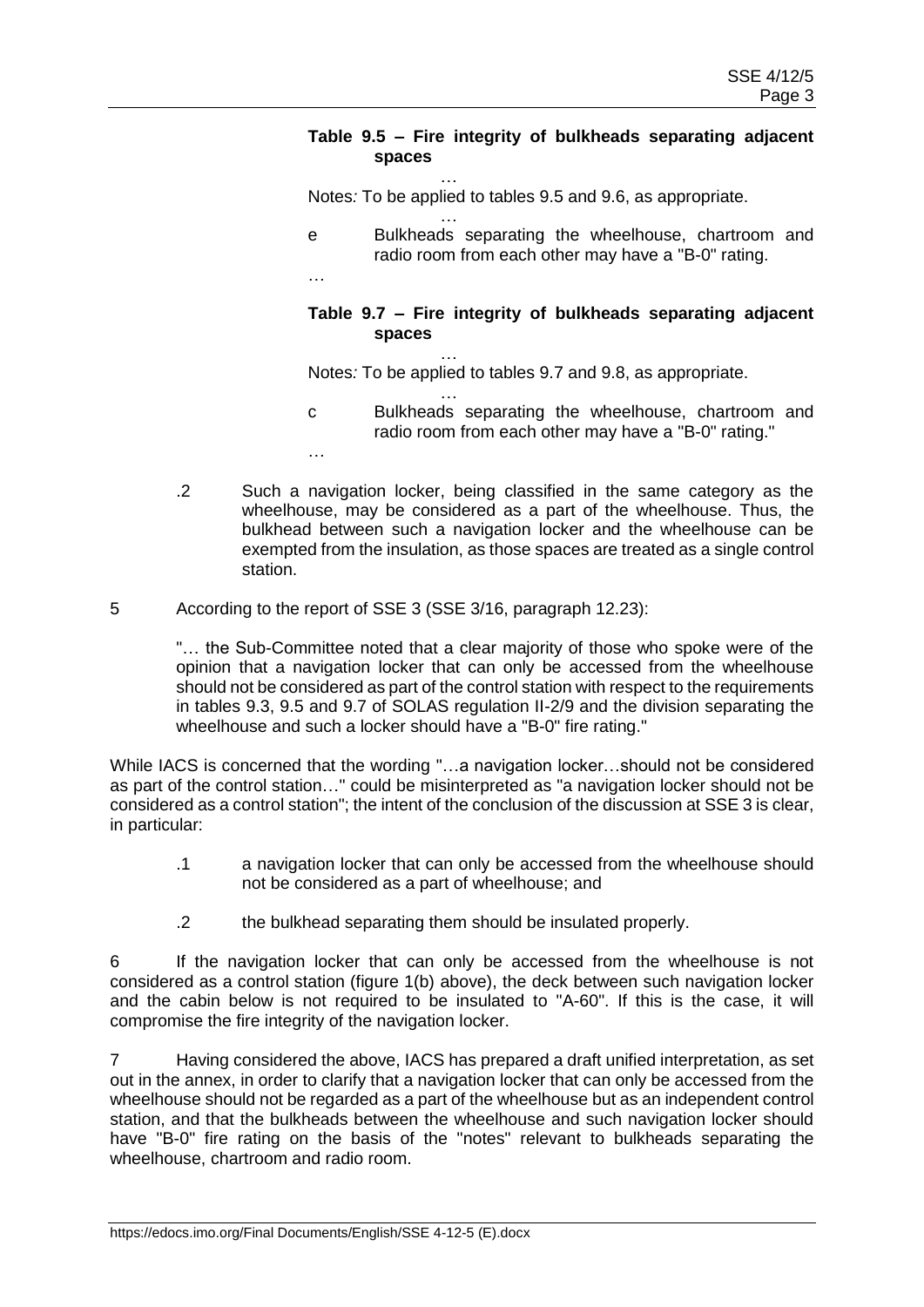# **Action requested of the Sub-Committee**

8 The Sub-Committee is invited to consider the foregoing and the draft unified interpretation as set out in the annex, and take action as appropriate.

\*\*\*